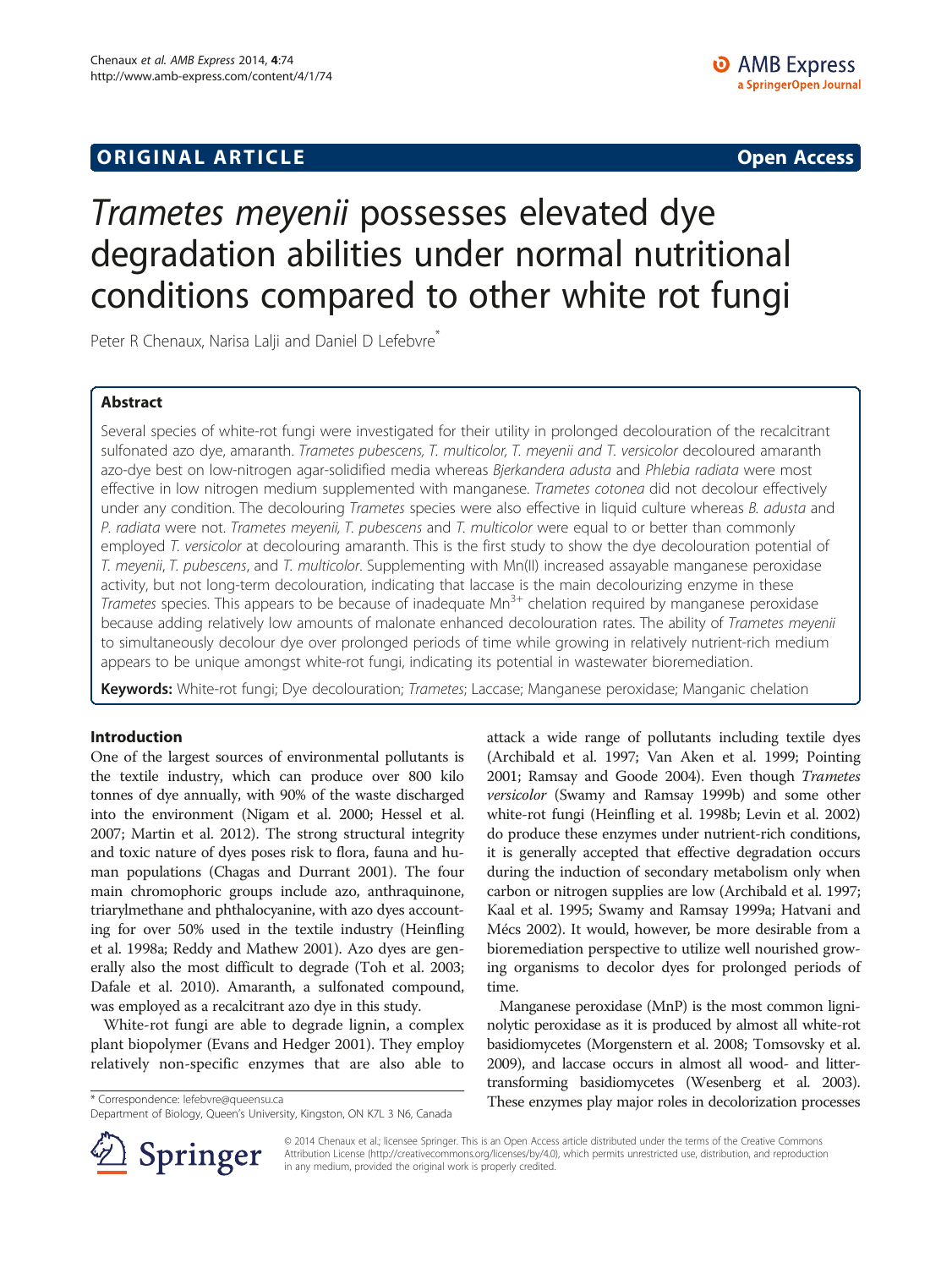<span id="page-1-0"></span>in the fungal genus Trametes where they can be expressed to some degree under primary as well as secondary metabolism (Libra et al. [2003\)](#page-7-0). They are also the main lignin modifying enzymes produced by T. versicolor during decoloration of amaranth dye (Swamy and Ramsay [1999b](#page-8-0); Champagne and Ramsay [2005](#page-7-0)). Although laccase activity predominates under well nourished conditions, it may not be able to decolorize dye in the absence of MnP (Wesenberg et al. [2003;](#page-8-0) Viswanath et al. [2014\)](#page-8-0). Because of their common occurence and enzyme efficiencies (Morgenstern et al. [2008;](#page-7-0) Wesenberg et al. [2003](#page-8-0); Tomsovsky et al. [2009](#page-8-0)) and the fact that normal culture conditions for fungi do not induce lignin peroxidase activity (Swamy and Ramsay [1999b\)](#page-8-0), enzyme investigations were limited to MnP and laccase in this study.

Although there have been several studies on dye degradation by T. versicolor, many of the estimated fifty Trametes species (Kirk et al. [2009\)](#page-7-0) have not been investigated. This provides a large resource within which to search for species with desireable bioremediation properties. In the current study we investigate white-rot fungal species, including five species of Trametes, to determine how well they degrade amaranth and produce MnP and laccase in response to different nutritional treatments. Notable species of the genus Trametes were distinguished by their ability to effectively degrade dye over extended periods of time, and to do so, Trametes meyenii in particular, did not require nutrient deprivation.

# Materials and methods

#### Culture maintenance and media

Seven species of fungi (Table 1) were maintained as stocks in 100 x 15 mm petri plates containing 15 mL of modified Kirk's medium (Kirk and Fenn [1982\)](#page-7-0) with 3% (w:v) malt agar at 4°C and pH 5.0. The modified Kirk's medium consisted of 10 g  $L^{-1}$  glucose, 1.2 g  $L^{-1}$  ammonium tartrate, 0.05 g L<sup>-1</sup> MgSO<sub>4</sub>.7H<sub>2</sub>O, 0.01 g L<sup>-1</sup> CaCl<sub>2</sub>.2H<sub>2</sub>O, 0.20 g L<sup>-1</sup> K<sub>2</sub>HPO<sub>4</sub>, 1 μg L<sup>-1</sup> thiamine, 1 mL L<sup>-1</sup> trace mineral solution and 15 g  $L^{-1}$  agar. The trace mineral solution

|  |  | Table 1 White-rot fungal strain: |  |  |
|--|--|----------------------------------|--|--|
|--|--|----------------------------------|--|--|

| <b>Table 1 White-rot fungal strains</b> |                           | enzyme activities. Where appropriate, the effect of<br>Mn was by the addition of 200 $\mu$ M MnSO <sub>4</sub> .H <sub>2</sub> O. All |                                                            |  |  |  |
|-----------------------------------------|---------------------------|---------------------------------------------------------------------------------------------------------------------------------------|------------------------------------------------------------|--|--|--|
| <b>Species</b>                          | Strain code               |                                                                                                                                       |                                                            |  |  |  |
| Bjerkandera adusta                      | ATCC <sup>a</sup> MYA-264 |                                                                                                                                       | Table 2 Modifications made to standard Kirk's medium       |  |  |  |
| Phlebia radiata                         | ATCC 64658                | <b>Medium</b>                                                                                                                         | <b>Details</b>                                             |  |  |  |
| Trametes cotonea                        | CBS <sup>b</sup> 352.80   | Low-N Kirk's<br>$(1.2 \text{ mM})$                                                                                                    | Basic Kirk's containing 0.22 g $L^{-1}$ ammonium tartrate. |  |  |  |
| Trametes meyenii                        | CBS 453.76                |                                                                                                                                       |                                                            |  |  |  |
| Trametes multicolor                     | VIAM <sup>c</sup> MB 49   | High-N Kirk's<br>$(12 \text{ mM})$                                                                                                    | Basic Kirk's containing 2.2 g $L^{-1}$ ammonium tartrate.  |  |  |  |

Trametes versicolor and a series of the ATCC 20869

<sup>a</sup>ATCC, American Type Culture Collection, Manassas, USA;

<sup>b</sup>CBS, Centraalbureau voor Schimmelcultures, Utrecht, The Netherlands; <sup>c</sup>VIAM, Culture Collection of the Institute of Applied Microbiology, University of Agricultural Sciences, Vienna, Austria.

Trametes pubescens CBS 396.90

contained 1 g L<sup>-1</sup> NaCl, 0.5 g L<sup>-1</sup> MnSO<sub>4</sub>.H<sub>2</sub>0, 0.1 g L<sup>-1</sup>  $CoSO_4$ , 0.1 g  $L^{-1}$  FeSO<sub>4</sub>.7H<sub>2</sub>O, 0.1 g  $L^{-1}$  ZnSO<sub>4</sub>.7H<sub>2</sub>O, 82 mg  $L^{-1}$  CaCl<sub>2</sub>, 10 mg  $L^{-1}$  CuSO<sub>4</sub>.5H<sub>2</sub>O, 10 mg  $L^{-1}$ NaMoO<sub>4</sub>.2H<sub>2</sub>O, 10 mg L<sup>-1</sup> H<sub>3</sub>BO<sub>3</sub>, and 0.1 g L<sup>-1</sup> ethylene diamine tetraacetic acid at pH 5.0.

# Influence of culture parameters on growth and amaranth decoloration on agar-solidified media

Circular plugs measuring 0.5 cm diam. were taken from stock plates using the wide end of a sterilized 200 μL pipet tip (Advantech AD200Y-K, Diamed Lab Supplies Inc., Mississauga, Canada) and placed in the center of fresh plates and grown at 28°C. After 4 days fresh plugs were placed on experimental media shown in Table 2. Amaranth was added at 50 ppm (83  $\mu$ M) unless otherwise stated. Plates were kept at 28°C and fungal growth and dye decoloration, where appropriate, were measured daily until either fungal growth or decoloration reached the edge of the plate. Growth and decolored zones were determined by measuring their areas on the plates. Experiments were performed in octuplicate.

# Influence of culture parameters on amaranth decoloration and enzyme activity in liquid media

Ten 0.5 cm diameter circular agar plugs from 4 day old petri plate cultures were added to each 500 mL Erlenmeyer flask containing 100 mL of Kirk's medium. These were grown at 28°C with rotary shaking at 100 rpm. The Kirk's medium used followed the same recipe as for the agarsolidified medium without the agar and supplementation with 20 mM 2,2-dimethylsuccinate to act as a buffer (Swamy and Ramsay [1999a](#page-8-0)). Amaranth treatment was performed as follows. After 5 days the medium was decanted and the fungal pellets were resuspended in 100 mL of fresh Kirk's medium containing 0.12 mM ammonia tartrate (low-N medium) and 83  $\mu$ M (50 ppm) amaranth. After 4 days, this medium was replaced with that of the same composition and samples were taken at increasing time intervals to determine decoloration of amaranth and enzyme activities. Where appropriate, the effect of

| Table 2 Modifications made to standard Kirk's medium |  |  |
|------------------------------------------------------|--|--|
|------------------------------------------------------|--|--|

| <b>Medium</b>                             | <b>Details</b>                                                                                                              |
|-------------------------------------------|-----------------------------------------------------------------------------------------------------------------------------|
| Low-N Kirk's<br>$(1.2 \text{ mM})$        | Basic Kirk's containing 0.22 g L <sup>-1</sup> ammonium tartrate.                                                           |
| High-N Kirk's<br>$(12 \text{ mM})$        | Basic Kirk's containing 2.2 g L <sup>-1</sup> ammonium tartrate.                                                            |
| Low-Glu Kirk's                            | Basic Kirk's containing 1 g L <sup>-1</sup> glucose.                                                                        |
| Low-N/Low-Glu<br>Kirk's                   | Basic Kirk's containing 1 g L <sup>-1</sup> glucose & 0.22 g L <sup>-1</sup><br>ammonium tartrate.                          |
| $1$ ow-N Kirk's $+$<br>$200 \mu M$ Mn(II) | Basic Kirk's containing 0.22 g L <sup>-1</sup> ammonium tartrate<br>& 0.034 g $L^{-1}$ MnSO <sub>4</sub> .H <sub>2</sub> O. |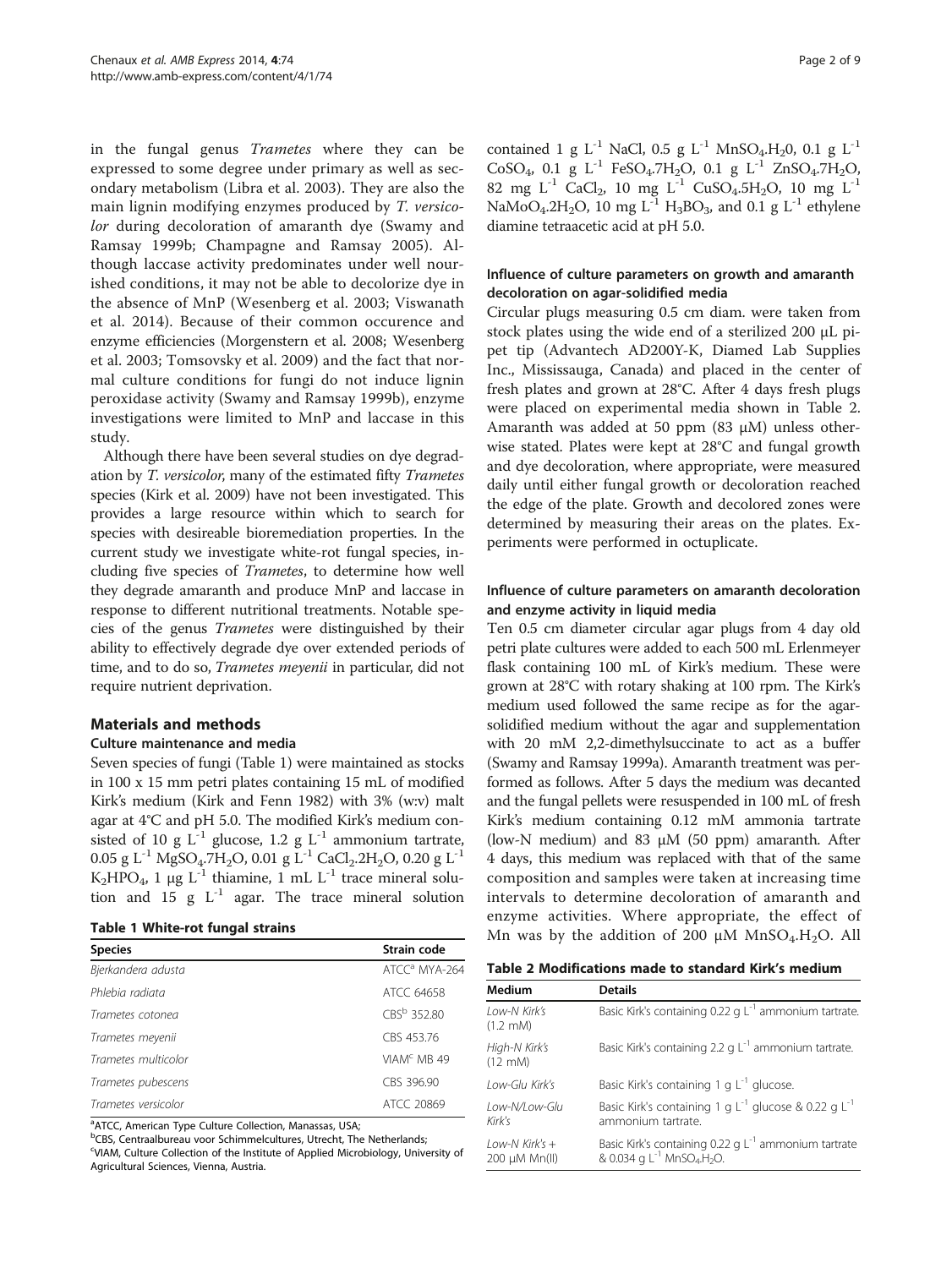<span id="page-2-0"></span>experiments were performed in duplicate with four replicates for each treatment.

Long term decoloration experiments were initiated by adding 5 mL wet volume of fungal biomass from 5 day old culture in liquid Kirk's medium without amaranth to 100 mL culture flasks containing various media. Experiments were started at 83 μM amaranth which was replenished after complete decolorations occurred as often as required.

#### Assays of decoloration and enzyme activities

One mL samples were taken at each time point and immediately replaced with Kirk's medium containing no glucose or ammonia tartrate. Amaranth dye concentrations were determined spectrophotometrically at 523 nm. An O.D.523 of 1.0 per cm corresponded to an amaranth concentration of 41.5 μM. MnP activity was measured by monitoring specific oxidation of  $Mn^{2+}$  to chelated  $Mn^{3+}$  (Wariishi et al. [1992\)](#page-8-0). One unit (U) of activity equals 1  $\mu$ mol Mn<sup>2+</sup> oxidized per minute at 25°C and pH 4.5. Laccase activity assays were performed by measuring the oxidation of 2,2' azino-bis(3-ethylbenzthiazoline-6-sulfonic) acid (ABTS) at 420 nm  $(\epsilon_{420} = 36,000 \text{ M}^{-1} \text{ cm}^{-1})$  (Johannes and Majcherczyk [2000](#page-7-0)). One unit (U) of activity equals 1 μmol ABTS oxidized per minute at 25°C and pH 5.0. These assays contained 50 mM sodium acetate buffer and 0.2 mM ABTS. All assays were performed in quadruplicate using 96-well microtiter plates and measured with a Spectra Max Plus Spectrophotometer (Molecular Devices, Sunnyvale, CA). One direction ANOVA with a Tukey-Kramer HSD post hoc test was performed using JMP 10.0 software (SAS Incorporated, Toronto, Canada).

### Results

# Effect of nutrition on decoloration on agar-solidified media

The effect of medium composition on fungal abilities to decolor the azo-dye, amaranth in seven different species

of white-rot fungi (Table [1](#page-1-0)) was tested on different variations of nutrient media (Table [2\)](#page-1-0).

Decoloration abilities after 6 days growth on agar plates are presented in Table 3. After a lag of 3-4 days all species except for Trametes cotonea decolored amaranth. Complete dye decoloration occurred for Phlebia radiata on low N Kirk's with Mn, and for Trametes meyenii, Trametes pubescens and Trametes multicolor on low N/low glucose Kirk's. Significantly, T. meyenii also decolored completely on full nutrient Kirk's medium.

# Decoloration studies in liquid cultures

Seven species of white-rot fungi were grown in liquid medium containing amaranth for four days. Low-N Kirk's was chosen because most species (6 of 7) had substantial decoloration capabilities on agar-solidified medium of this composition (Table 3). All species began decoloration immediately (Figure [1\)](#page-3-0). Phlebia radiata, Bjerkandera adusta, and T. cotonea decolored amaranth only slightly which may be attributed to sorption to biomass rather than by enzymatic degradation. This is corroborated by the lack of detectable MnP and laccase activities in these species (Figure [2\)](#page-3-0). The remaining species did not absorb dye. Trametes multicolor and T. pubescens decolored the best and both were able to decolor a second addition of dye within a 24 hour period, with the rates of the 2nd decoloration being approximately double that of the first exposures. Trametes versicolor and T. meyenii were able to achieve approx. 94 and 77 percent decoloration within 24 hours, respectively.

Secreted laccase and MnP were detected for the four species that showed the highest decoloring abilities, with laccase as the main lignin modifying enzyme (Figure [2](#page-3-0)). Trametes pubescens had the most laccase activity, which was three times that of the next best laccase producing species, T. multicolor. Trametes pubescens also had the highest MnP production, which was twice that of T. multicolor. Enzyme activities for lignin peroxidase, versatile peroxidase and dye-decolorizing peroxidase were not detected under the culturing conditions employed.

| Table 3 Decoloration of amaranth by white-rot fungi grown on agar-solidified media |  |
|------------------------------------------------------------------------------------|--|
|------------------------------------------------------------------------------------|--|

| <u>rawic y pecoloration of amaranth wy milite for langi gromir on agar bollanica meala</u> |        |                              |                          |                          |                          |                  |  |  |  |
|--------------------------------------------------------------------------------------------|--------|------------------------------|--------------------------|--------------------------|--------------------------|------------------|--|--|--|
| <b>Species</b>                                                                             | Kirk's | LG Kirk's                    | <b>HN Kirk's</b>         | LN Kirk's                | <b>LN/LG Kirk's</b>      | LN $Kirk's + Mn$ |  |  |  |
| B.adusta                                                                                   | $+$    | $++$                         | $\overline{\phantom{a}}$ | $++$                     | $++$                     | $+++$            |  |  |  |
| P.radiata                                                                                  | $+$    | $^{+}$                       | $^{+}$                   | $++$                     | $\overline{\phantom{a}}$ | $+++++$          |  |  |  |
| T.cotonea                                                                                  | $\sim$ | $\overline{\phantom{a}}$     | $\overline{\phantom{a}}$ | $\overline{\phantom{a}}$ | $\overline{\phantom{a}}$ | $\sim$           |  |  |  |
| T.meyenii                                                                                  | $++++$ | $+++$                        | $+++$                    | $+++$                    | $+++++$                  | $++$             |  |  |  |
| T.pubescens                                                                                | $++$   | $+++$                        | $+++$                    | $+++$                    | $++++$                   | $+++$            |  |  |  |
| T.multicolor                                                                               | $^{+}$ | $\qquad \qquad \blacksquare$ | $^{+}$                   | $+++$                    | $+++++$                  | $++$             |  |  |  |
| T.versicolor                                                                               | $^{+}$ | $\overline{\phantom{a}}$     | $^{+}$                   | $+++$                    | $+++$                    | $+++$            |  |  |  |

L, low; H, high; G, glucose; N, nitrogen; -, no decolouration; +, low decolouration; ++, intermediate decolouration; +++, strong decolouration; ++++, complete decolouration. Results were consistent over four independent experiments.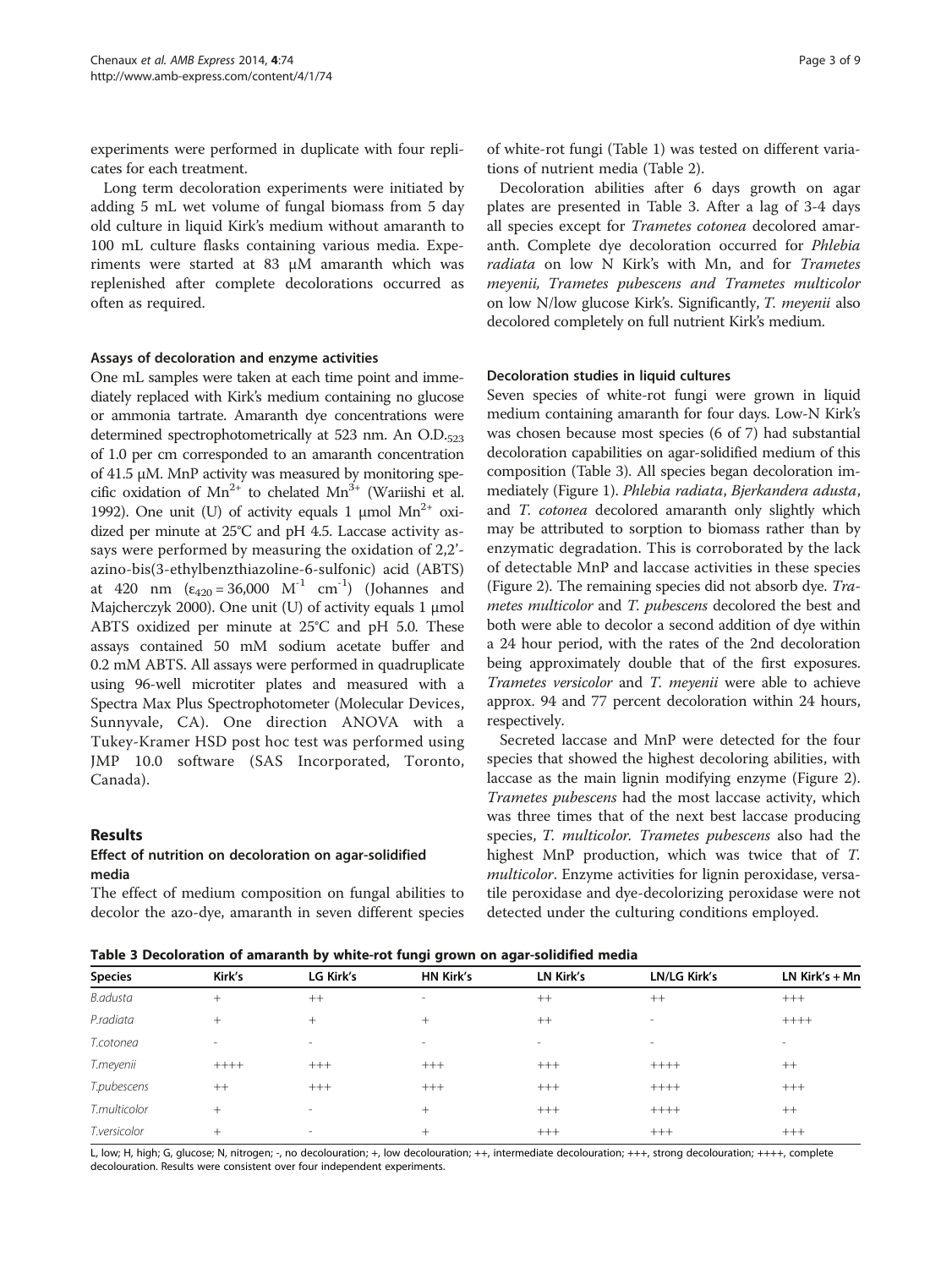

<span id="page-3-0"></span>

#### Sequential decoloration experiments

The four *Trametes* species that efficiently decolored amaranth dye in liquid medium were investigated to determine their respective most appropriate nutrient conditions for decoloration. A summary of these decoloration and enzyme activity characteristics are given in Table [4](#page-4-0).

The greatest number of repeat decolorations occurred with *T. pubescens* grown in low-N Kirk's, which was able to decolor 26 sequential daily additions of 83 μM amaranth over a 29 day period. This species also had the highest level of laccase and MnP activities in this medium. The

addition of Mn(II) or sufficient N resulted in 20 and 19 sequential decolorations, respectively, with reduced decoloration rates by day 20 in both. This decrease in decoloration rate was not reflected in measured enzyme activities which remained elevated (data not shown).

Trametes multicolor grown in low-N Kirk's was able to decolor 24 sequential additions of amaranth over 29 days. As with *T. pubescens*, this also corresponded to the highest levels of MnP and laccase activity in that species. The addition of Mn(II) decreased these enzymes' activities, and this was even more pronounced in normal Kirk's medium. After day 5 both laccase and MnP activities declined (data not presented). Despite this, decoloration rate was maintained until day 23 with most daily pigment additions being completely removed between 5 and 24 hours. This trend was most notable in low-N Kirk's, which was still able to decolor somewhat at day 29 despite there being very little measurable laccase or MnP activity.

Trametes versicolor also had its highest number of decolorations under low-N conditions, decoloring 20 sequential additions in 29 days. This also did not correspond to the highest activity of laccase and MnP. The highest enzyme activity was found in normal Kirk's medium, where only 9 sequential decolorations occurred. The addition of 200 μM Mn(II) to the medium doubled MnP but decreased laccase activity.

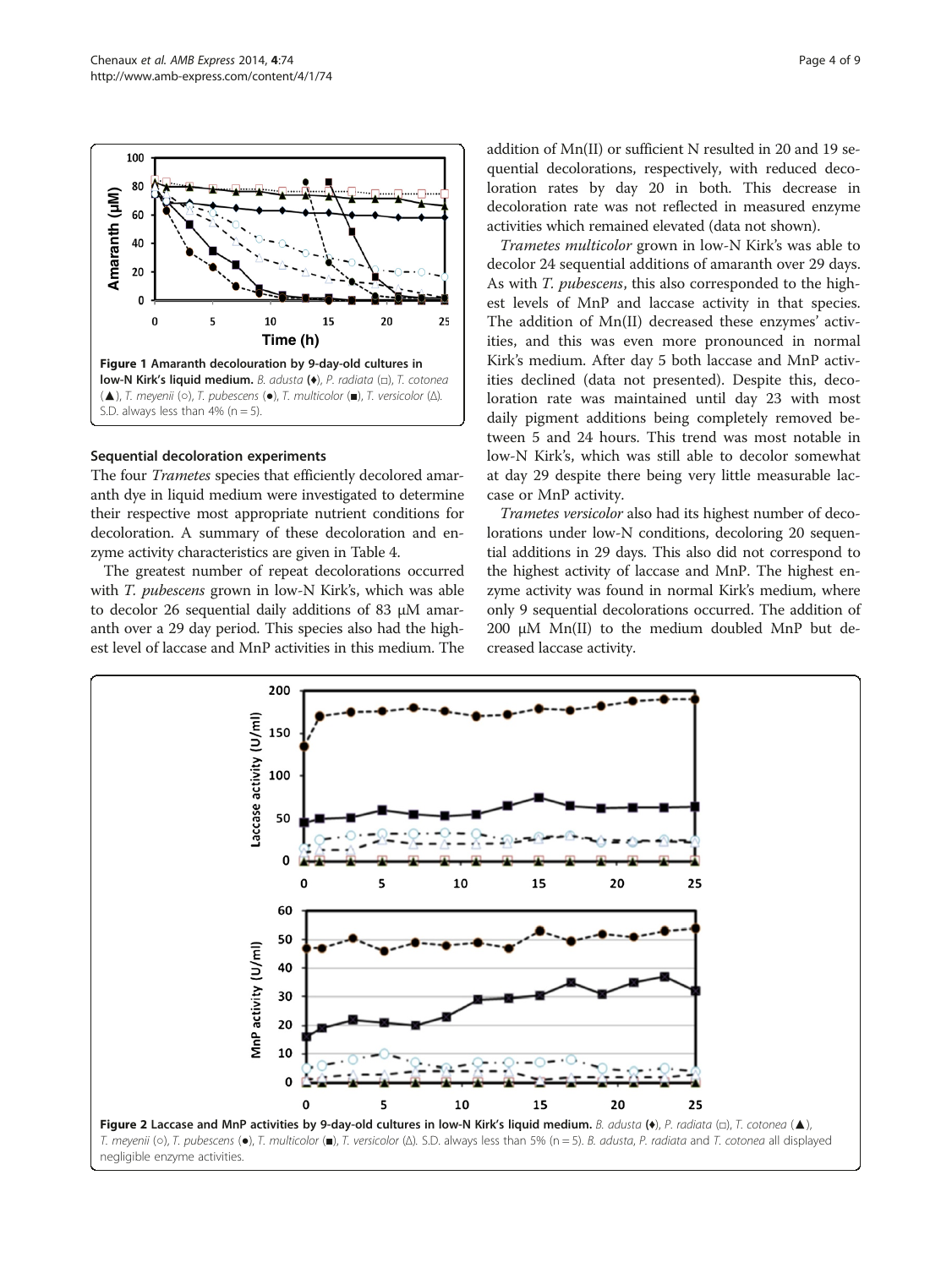|                     | <b>Decoloration</b>                               | <b>Enzyme activities</b> |                            |                                    |                   |                      |                   |                          |                   |                   |  |
|---------------------|---------------------------------------------------|--------------------------|----------------------------|------------------------------------|-------------------|----------------------|-------------------|--------------------------|-------------------|-------------------|--|
|                     | <b>Initial</b><br>Number of<br>Rate of<br>Average |                          |                            |                                    |                   | <b>Mn Peroxidase</b> |                   |                          | Laccase           |                   |  |
|                     | decoloration<br>period (days)                     | decolorations            | decoloration<br>at 29 days | time for<br>decoloration<br>(days) | Maximum<br>(U/ml) | Day at<br>maximum    | Average<br>(U/ml) | <b>Maximum</b><br>(U/ml) | Day at<br>maximum | Average<br>(U/ml) |  |
|                     | Trametes versicolor                               |                          |                            |                                    |                   |                      |                   |                          |                   |                   |  |
| Kirks               | $\overline{4}$                                    | 8                        | Low                        | 2.75                               | 18.2              | 15                   | 8.0               | 90.5                     | $\,8\,$           | 55.0              |  |
| LN.<br><b>Kirks</b> | 3                                                 | 19                       | Inter                      | 1.50                               | 8.3               | 6                    | 5.3               | 91.8                     | 6                 | 34.1              |  |
| LN Mn<br>Kirks      | $\overline{\mathbf{3}}$                           | 16                       | Low                        | 1.38                               | 25                | $\overline{4}$       | 11.0              | 72.2                     | 5                 | 40.4              |  |
|                     | Trametes multicolor                               |                          |                            |                                    |                   |                      |                   |                          |                   |                   |  |
| Kirks               | 3                                                 | 21                       | Inter                      | 1.29                               | 22.5              | $\overline{4}$       | 11.1              | 84.1                     | 6                 | 42.7              |  |
| LN.<br><b>Kirks</b> | 3                                                 | 24                       | High                       | 1.25                               | 38.9              | 5                    | 6.5               | 87.4                     | 5                 | 40.2              |  |
| LN Mn 3<br>Kirks    |                                                   | 20                       | Low                        | 1.10                               | 50.0              | 5                    | 18.3              | 84.6                     | 6                 | 35.0              |  |
|                     | Trametes pubescens                                |                          |                            |                                    |                   |                      |                   |                          |                   |                   |  |
| <b>Kirks</b>        | 3                                                 | 19                       | Inter                      | 1.39                               | 10.4              | 17                   | 4.5               | 78.6                     | 21                | 26.1              |  |
| LN<br><b>Kirks</b>  | 3                                                 | 26                       | High                       | 1.08                               | 11.3              | 21                   | 5.0               | 80.3                     | 22                | 29.8              |  |
| LN Mn 3<br>Kirks    |                                                   | 20                       | Low                        | 1.30                               | 19.1              | 14                   | 5.2               | 77.2                     | 17                | 26.3              |  |
|                     | Trametes meyenii                                  |                          |                            |                                    |                   |                      |                   |                          |                   |                   |  |
| Kirks               | $\overline{4}$                                    | 23                       | High                       | 1.26                               | 20.5              | 15                   | 7.3               | 88.1                     | 17                | 31.5              |  |
| LN<br><b>Kirks</b>  | $\overline{4}$                                    | 10                       | inter                      | 2.91                               | 20.8              | 6                    | 4.8               | 86.7                     | $\,8\,$           | 39.6              |  |
| LN Mn 6<br>Kirks    |                                                   | 8                        | Inter                      | 3.49                               | 46.3              | 11                   | 15.1              | 90.3                     | 29                | 36.1              |  |

#### <span id="page-4-0"></span>Table 4 Decolouration and enzyme characteristics of Trametes species cultured in liquid media for 29 days

Normal (Kirk's), low nitrogen (LN Kirk's), and low nitrogen supplemented with Mn (LN Mn Kirk's); for more details see Table [2](#page-1-0). Each value is an average of five separate experiments. S.D. always less than  $4\%$  (n = 5).

Trametes meyenii was the only species that had higher decoloration rates in the higher-N containing Kirk's medium. It decolored over twice as many sequential additions of amaranth in contrast to the low-N treatment. Both laccase and MnP activities were also highest for this condition. Even though the addition of Mn(II) to the low-N culture medium doubled MnP activity in T. meyenii, there was no concomitant increase in decoloration rate. In fact, the initial lag phase took the longest in this condition, with 7 days to complete the first decoloration as opposed to 5 days for the Kirk's treatments.

#### Decoloration in the presence of malonate

Rates of decoloration increased significantly for all species of *Trametes* when 50  $\mu$ M sodium malonate was added to cultures that had been pretreated in low-N Kirk's (Figure [3](#page-5-0)). However, a comparison between species found no significant differences among the resultant rates of decoloration on a per fresh wt basis.

#### **Discussion**

The bioremediation of chemical contaminants requires the identification of appropriate species that are easily maintained in active condition. It is commonly accepted that stress conditions such as nutrient deprivation with their associated growth inhibition must elicit secondary metabolism before appropriate enzymes are activated in white-rot fungi (Archibald et al. [1997](#page-7-0); Hatvani and Mécs [2002](#page-7-0); Swamy and Ramsay [1999b](#page-8-0); Kaal et al. [1995](#page-7-0); Tatarko and Bumpus [1998](#page-8-0); Tenuta and Lazarovits [2002](#page-8-0)). However, the provision of highly effective degradative processes by healthy and actively growing organisms would be more practical and efficaceous. This could also help to overcome the limited utility of fungal cultures for dye decolorization (Kokol et al. [2007\)](#page-7-0).

Screening for effectiveness of dye decoloration on agarsolidified media indicated that T. cotonea had little activity and that of both *B. adusta* and *P. radiata* were much less effective than the four other tested Trametes species (Table [3](#page-2-0)). This might be attributed to the strategies of the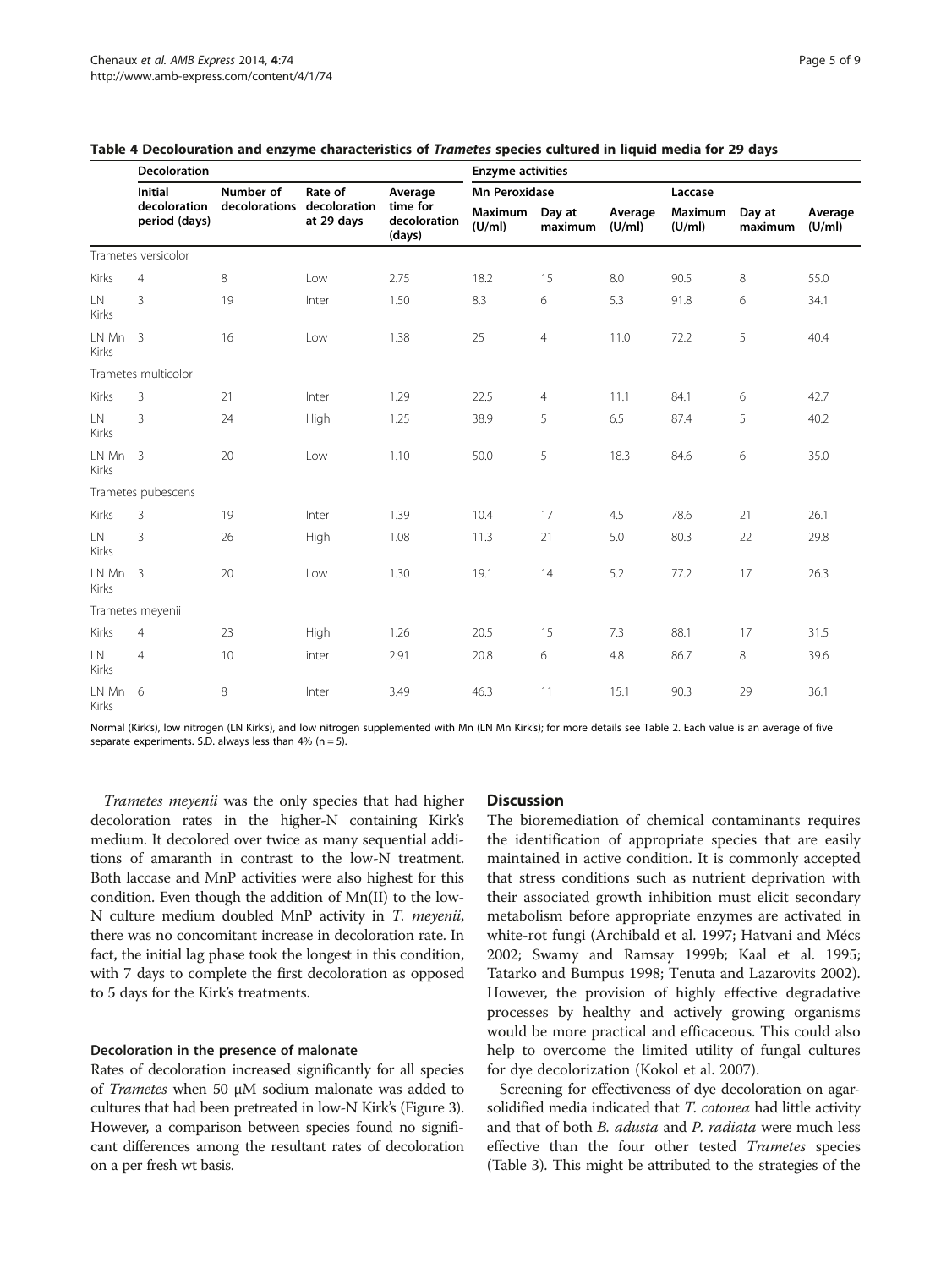<span id="page-5-0"></span>

individual species with respect to natural substrate degradation (Barrasa et al. [2014\)](#page-7-0). Furthermore, P. radiata, B. adusta, and T. cotonea decolored amaranth only slightly in liquid media through a process that involved sorption to their biomass (Figure [1\)](#page-3-0). This was characterized by darkening of their mycelia with little or no secreted enzyme production (Figure [2\)](#page-3-0). Results on agar-solidified media indicated that P. radiata and B. adusta are able to decolor amaranth and studies by other researchers using liquid culture have shown decoloration (Kaal et al. [1995](#page-7-0); Robinson et al. [2001;](#page-7-0) Arora and Gill [2001\)](#page-7-0). However, submerged cultures can display reduced decoloration because of low enzyme levels, and peroxidase activities are generally only optimal at high  $O_2$  tension. Laccase, on the other hand, can be enhanced at relatively low  $O_2$  (Wesenberg et al. [2003](#page-8-0)).

Trametes meyenii, T. pubescens and T. multicolor were equal to or better at decoloring amaranth than commonly employed T. versicolor. Of these, T. pubescens has been used to a limited extent in bioremediation of phenols (Ryan et al. [2005\)](#page-7-0) and wine wastewater (Strong and Burgess [2007\)](#page-8-0), and T. multicolor has been studied in the context of PCB degradation (Köller et al. [2000\)](#page-7-0). Direct comparisons in decoloration and enzyme activites between these Trametes species has not been previously made.

Trametes meyenii had the highest rate of growth at 8% over the next best grower, *T. multicolor*, and was the only species to decolor best on normal Kirk's medium where it possessed prolonged activity. This supports an important role for laccase in the decoloration of amaranth by T. *meyenii* (Table [4\)](#page-4-0). Laccase is produced during growth in T. versicolor, while peroxidases are produced during secondary metabolism (Wong and Yu [1999](#page-8-0)). Laccase production is also stimulated by low glucose (Tavares et al. [2005](#page-8-0)) and the presence of nitrogenous dye in this species (Casas

et al. [2013\)](#page-7-0), and dye degradation has been attributed solely to laccase in the white-rot fungus *Datronis* sp. (Vaithanomsat et al. [2010\)](#page-8-0). The present study is the first to test dye decoloration and associated enzyme production in T. meyenii.

Liquid culturing more accurately reflects real wastewater treatment conditions. Low-N medium was tested initially because previous studies (Swamy and Ramsay [1999a](#page-8-0); Swamy and Ramsay [1999b](#page-8-0); de Jong et al. [1994\)](#page-7-0) and our investigations with agar-solidified media showed that this enabled all species to decolor dye, with the exception of T. cotonea. Unlike the situations for the remaining Trametes species, P. radiata and B. adusta were severely affected by oxygen limiting conditions of liquid media. Trametes pubescens and T. multicolor were the most efficient and displayed the highest levels of secreted laccase and MnP activity in low-N media. However, there was not always a correlation between measured enzyme activities and a species' ability to decolor amaranth. High nitrogen has been previously shown to increase MnP (Kaal et al. [1995](#page-7-0)) and laccase production without increasing decoloration (Robinson et al. [2001\)](#page-7-0). However, these other studies used very high ammonia that could cause stress in fungi (Tenuta and Lazarovits [2002](#page-8-0)), thereby invoking secondary metabolism.

The most efficient process from a bioremediation perspective would be if white-rot fungi were able to decolor consecutive additions of dye over an extended period of time. Therefore the four efficient *Trametes* species in this study were investigated further to determine their ability to decolor successive additions of the dye. The activities of laccase and MnP enzymes were monitored to determine their contributions to the degradative process because of their common occurence in white-rot fungi (Morgenstern et al. [2008](#page-7-0); Wesenberg et al. [2003;](#page-8-0) Tomsovsky et al. [2009](#page-8-0))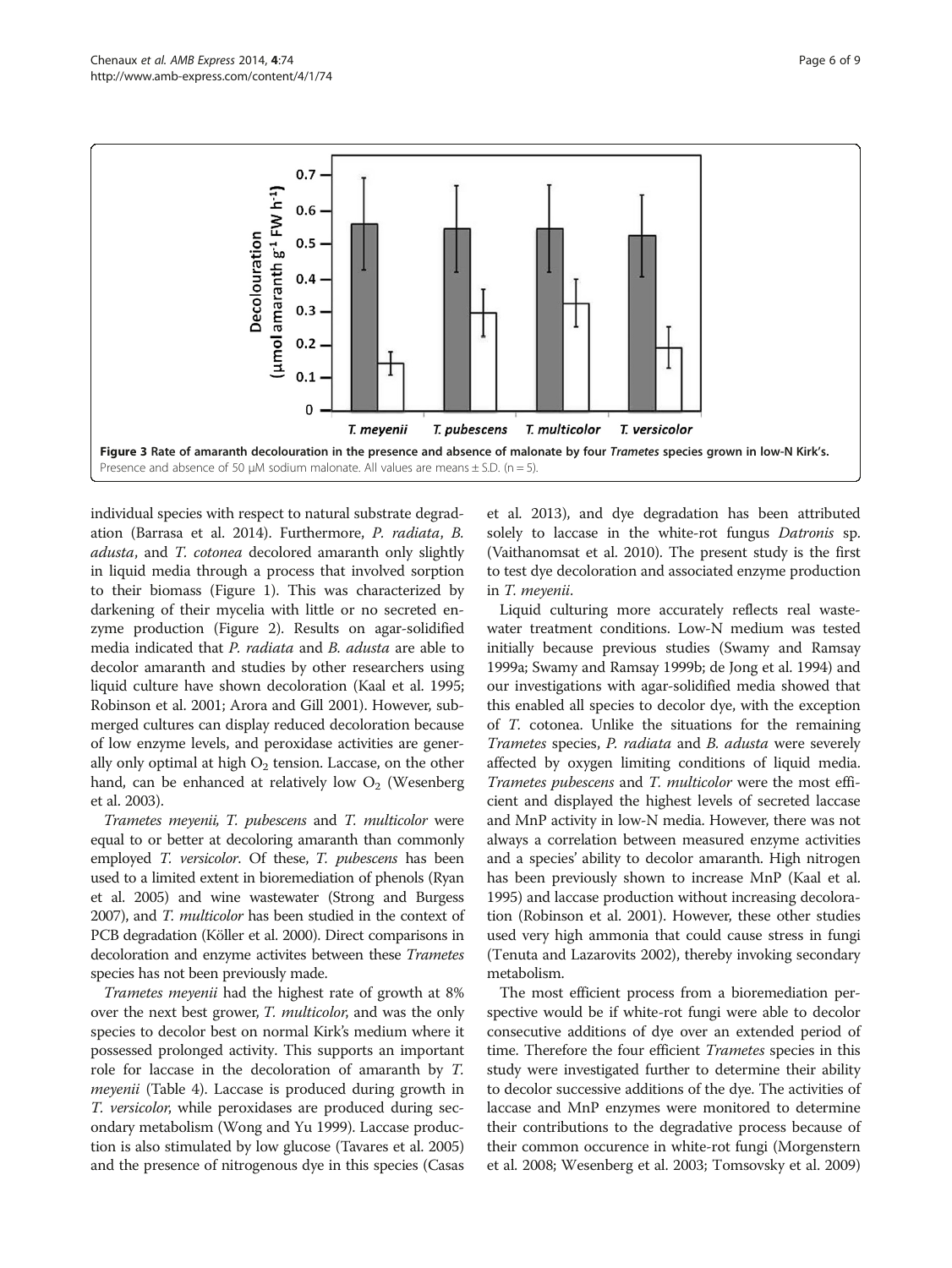and active roles in dye degradation under normal culture conditions, which does not appear to be the case for lignin peroxidase (Swamy and Ramsay [1999b](#page-8-0)).

Laccase and MnP were the only detected decolorizing enzymes in the culture media. With respect to lignin peroxidase, it is known that the culturing conditions used in the present study for *Trametes* fungi do not result in lignin peroxidase activity (Swamy and Ramsay [1999b](#page-8-0)). Furthermore, although DNA sequences for putative versatile and dye-decolorizing peroxidases exist in at least one of the fungal species of the presented study (Hofrichter et al. [2010;](#page-7-0) Ruiz-Dueñas et al. [2007\)](#page-7-0), respective enzyme activities have yet to be demonstrated in this genus. For example, manganese-independent peroxidase (versatile peroxidase) was not detected in T. versicolor by Gavril et al. ([2007](#page-7-0)). In addition, assaying for this enzyme (de Jong et al. [1992\)](#page-7-0) and dye-decolorizing peroxidase (Sugano et al. [2006](#page-8-0)) did not detected any activity in the present study. The roles of laccase and MnP in the decoloration process is further supported by lag periods prior to decoloration corresponding to enzyme production in the culture media (Table [4\)](#page-4-0). Once induced, degradation rates improved dramatically, with complete decoloration occurring in as little as 15 hours (Figure [1](#page-3-0)). However, dye decoloration by T. versicolor has been shown to be initially low regardless of the levels of measurable MnP and laccase (Swamy and Ramsay [1999b](#page-8-0)). This is supported by our findings that enzyme activities did not closely correspond to rate of decoloration (Table [4\)](#page-4-0), thus indicating that other important factors are required for prolonged decoloration.

Despite T. versicolor having the highest measurable maximum and average laccase activities in long-term experiments, it was out performed by T. multicolor and T. pubescens in decoloration in low nitrogen. This could be in part because MnP activity was higher in T. multicolor, but that of *T. pubescens* was lower despite other research to the contrary (Strong and Burgess [2007](#page-8-0)). Trametes meyenii was exceptional because it possessed the longest period of rapid decoloration under higher nitrogen nutrition even though its enzyme activities were similar to those of T. versicolor and T. multicolor.

Supplying white-rot fungi with Mn(II) in low N Kirk's led to increases in measurable MnP production, but no improvement in long-term decoloration in all four Trametes species. This may indicate that either MnP is not the main decolorizing enzyme, or other necessary factors are more readily produced at low nitrogen.

It has been shown that despite high levels of extracellular enzymes, decoloration diminishs as glucose is depleted and is restored by its replenishment (Swamy and Ramsay [1999a](#page-8-0)). This could act as a general fixed carbon source required for the production of factors needed by the enzymes or more specifically, it could be a direct

precursor of  $H_2O_2$  via glucose-2-oxidase (Champagne and Ramsay [2005](#page-7-0); Sen et al. [2012](#page-8-0)). We found that a relatively low concentration of malonate that would not be a significant source of carbon nutrition enhanced decoloration rates to the same magnitude on a per g FW basis in all four Trametes species when they were grown in low-N Kirk's medium (Figure [3\)](#page-5-0). Manganese peroxidase oxidizes  $Mn^{2+}$  to  $Mn^{3+}$  which because of its instability, must chelate with an organic compound such as malonate (Schlosser and Hofer [2002](#page-8-0); Kersten and Cullen [2007](#page-7-0); Lundell et al. [2010](#page-7-0); Liu et al. [2011](#page-7-0)). These chelators can act as low-molecular mass mediators (Higuchi [2004](#page-7-0)) that react with each other to eventually form peroxyl radicals (Gianfreda et al. [1999\)](#page-7-0) able to attack a wide range of compounds non-specifically (Wariishi et al. [1988](#page-8-0); Kuan and Tien [1993](#page-7-0); Watanabe et al. [2000\)](#page-8-0).

White-rot fungal species respond to nutrient conditions indicative of their specific ecological niches (Lundell et al. [2010](#page-7-0); Tuor et al. [1995](#page-8-0); Hiscox et al. [2010\)](#page-7-0). This is the first study to show the dye decoloration potential of T. *meyenii*, T. pubescens, and T. multicolor. All three of these species possessed a strong capacity for prolonged dye decoloration by comparison with the more commonly studied T. versicolor. Enzyme activity for both laccase and MnP occurred over the decolorizing periods in all of these species. However, it appears that manganic chelation limited the degradative process and that the most efficient conditions for any given species may be that which enables the organisms to adequately produce chelating compounds. Studies with *T. meyenii* may help provide insight into the chelation phenomena because unlike other species it functions best when provided with full nutrient medium, a condition conducive to high metabolite production. In addition, more needs to be understood about the relative importance of secreted laccase and MnP enzymes. In some species of fungi, laccase and MnP have been shown to have an indirect interactive effect that enhances lignin depolymerization many times over that of individual enzymes, because of the production of  $H_2O_2$  by laccase as a result of the oxidation of  $Mn^{2+}$  (Galliano et al. [1991](#page-7-0); Leonowicz et al. [1999; 2001\)](#page-7-0). However, the contribution of laccase and MnP to amaranth decoloration appeared to be only additive in *T. versicolor* with MnP providing considerably more to the decoloration process (Champagne and Ramsay [2005\)](#page-7-0). It remains to be seen if this is the case for the other species of Trametes utilized in this study.

Of all the species tested, T. meyenii showed the most promise for industrial application purposes even though T. multicolor and T. pubescens functioned well in low-N medium. This is because *T. meyenii* possesses an elevated ability to decolor in higher-N environments, and most textile wastewaters contain relatively high levels of nitrogen, in part because of the nitrogenous structure of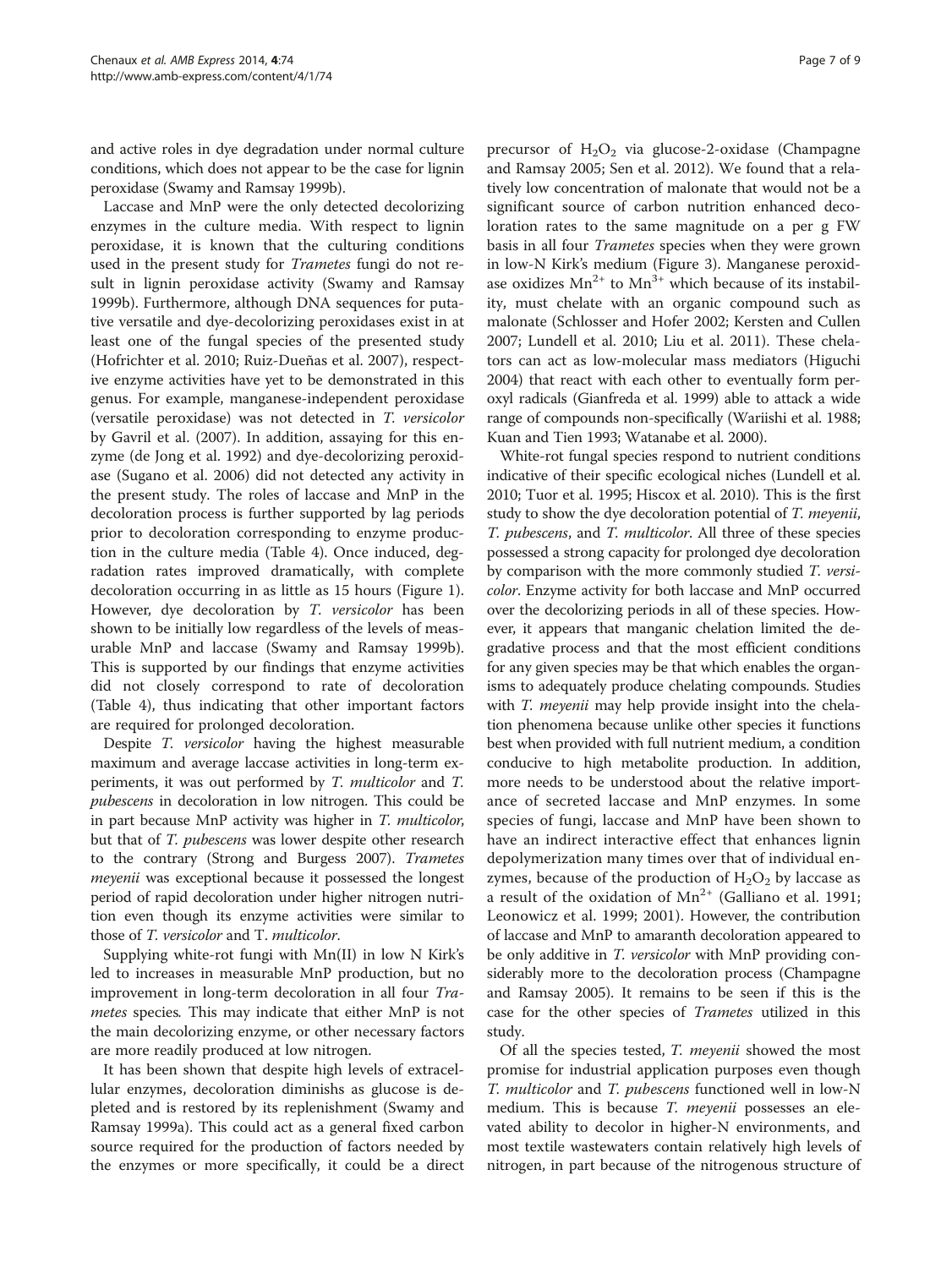<span id="page-7-0"></span>many dyes. This capacity to continue to simultaneously decolor dye over prolonged periods while growing in relatively nutrient-rich medium appears to be unique amongst white-rot fungi. The ecological significance of an ability to maintain lignolytic activity during higher nutritional states is also noteworthy.

#### Competing interests

The authors declare that they have no competing interests.

#### Authors' contributions

PRC designed and performed decoloration and enzyme assays and helped draft the manuscript. NL designed and undertook decoloration studies in the presence of chelators. DDL conceived and designed the study, supervised the research group, provided funding support, drafted and revised the manuscript. All authors approved the final manuscript.

#### Acknowledgements

This work was supported by the Natural Sciences and Engineering Research Council of Canada and the Advisory Committee of Queen's University, Canada

#### Received: 17 September 2014 Accepted: 23 September 2014 Published online: 30 September 2014

#### References

- Archibald F, Bourbonnais R, Jurasek L, Paice M, Reid I (1997) Kraft pulp bleaching and delignification by Trametes versicolor. J Biotechnol 53:215–236
- Arora D, Gill P (2001) Effects of various media and supplements on laccase production by some white rot fungi. Bioresour Technol 77:89–91
- Barrasa JM, Blanco MN, Esteve-Raventós F, Altés A, Checa J, Martínez AT, Ruiz-Dueñas FJ (2014) Wood and humus decay strategies by white-rot basidiomycetes correlate with two different dye decolourization and enzyme secretion patterns on agar plates. Fungal Genet Biol, doi: 10.1016/j.fgb.2014.03.007
- Casas N, Blánquez P, Vicent T, Sarrà M (2013) Laccase production by Trametes versicolor under limited-growth conditions using dyes as inducers. Environ Technol 34:113–119
- Chagas EP, Durrant LR (2001) Decolourization of azo dyes by Phanerochaete chrysosporium and Pleurotus sajorcaju. Enzyme Microb Technol 29:473–477
- Champagne P, Ramsay J (2005) Contribution of manganese peroxidase and laccase to dye decolouration by Trametes versicolor. Appl Microbiol Biotechnol 69:276–285
- Dafale N, Wate S, Meshram S, Neti N (2010) Bioremediation of wastewater containing azo dyes through sequential anaerobic-aerobic bioreactor system and its biodiversity. Env Rev 18:21
- de Jong E, Field J, de Bont J (1992) Evidence for a new extracellular peroxidase. Manganese-inhibited peroxidase from white-rot fungus Bjerkandera sp. BOS 55. FEBS Lett 299:107–110
- de Jong E, Field J, de Bont J (1994) Aryl alcohols in the physiology of ligninolytic fungi. FEMS Microbiol Rev 13:153–187
- Evans CS, Hedger JN (2001) Degradation of plant cell wall polymers. In: Gadd GM (ed) Fungi in bioremediation. Cambridge University Press, Cambridge, UK, pp 1–25
- Galliano H, Gas G, Seris J, Boudet A (1991) Lignin degradation by Rigidoporus lignosus involves synergistic action of two oxidizing enzymes: Mn peroxidase and laccase. Enzyme Microb Technol 13:478–482
- Gavril M, Hodson PV, McLellan J (2007) Decoloration of Amaranth by the white-rot fungus Trametes versicolor. Part 1. Statistical analysis. Can J Microbiol 53:313–326
- Gianfreda L, Xu F, Bollag J (1999) Laccases: A useful group of oxidoreductive enzymes. Biorem J 3:1–26
- Hatvani N, Mécs I (2002) Effect of the nutrient composition on dye decolourisation and extracellular enzyme production by Lentinus edodes on solid medium. Enzyme Microb Technol 30:381–386
- Heinfling A, Martinez MJ, Martinez AT, Bergbauer M, Szewzyk U (1998a) Transformation of industrial dyes by manganese peroxidases from Bjerkandera adusta and Pleurotus eryngii in a manganese-independent reaction. Appl Environ Microbiol 64:2788–2793
- Heinfling A, Martínez MJ, Martínez AT, Bergbauer M, Szewzyk U (1998b) Purification and characterization of peroxidases from the dye-decolourizing fungus Bjerkandera adusta. FEMS Microbiol Lett 165:43–50
- Hessel C, Allegre C, Maisseu M, Charbit F, Moulin P (2007) Guidelines and legislation for dye house effluents. J Environ Manage 83:171–180
- Higuchi T (2004) Microbial degradation of lignin: Role of lignin peroxidase, manganese peroxidase, and laccase. Proc Japan Acad Ser B Phys Biol Sci 80:204–214
- Hiscox J, Baldrian P, Rogers H, Boddy L (2010) Changes in oxidative enzyme activity during interspecific mycelial interactions involving the white-rot fungus Trametes versicolor. Fungal Genet Biol 47:562–571
- Hofrichter M, Ullrich R, Pecyna MJ, Liers C, Lundell T (2010) New and classic families of secreted fungal heme peroxidases. Applied Microbiol Biotechnol 87:871–897
- Johannes C, Majcherczyk A (2000) Laccase activity tests and laccase inhibitors. J Biotechnol 78:193–199
- Kaal E, Field J, Joyce T (1995) Increasing ligninolytic enzyme activities in several white-rot basidiomycetes by nitrogen-sufficient media. Bioresour Technol 53:133–139
- Kersten P, Cullen D (2007) Extracellular oxidative systems of the lignin-degrading Basidiomycete Phanerochaete chrysosporium. Fungal Genet Biol 44:77–87
- Kirk T, Fenn P (1982) Formation and action of the ligninolytic system in Basidiomycetes. In: Frankland JC, Hedger JN, Swift MJ (eds) Decomposer Basidiomycetes: their Biology and Ecology. Cambridge University Press, Cambridge, UK, pp 67–90
- Kirk P, Cannon P, Minter D, Stalpers J (2009) Dictionary of the Fungi. Mycol Res 113:908–910
- Kokol V, Doliska A, Eichlerova I, Baldrian P, Nerud F (2007) Decolourization of textile dyes by whole cultures of Ischnoderma resinosum and by purified laccase and Mn-peroxidase. Enzyme Microb Technol 40:1673–1677
- Köller G, Möder M, Czihal K (2000) Peroxidative degradation of selected PCB: a mechanistic study. Chemosphere 41:1827–1834
- Kuan I, Tien M (1993) Stimulation of Mn peroxidase activity: a possible role for oxalate in lignin biodegradation. Proc Natl Acad Sci U S A 90:1242–1246
- Leonowicz A, Matuszewska A, Luterek J, Ziegenhagen D, Wojtas-Wasilewska M, Cho N, Hofrichter M, Rogalski J (1999) Biodegradation of lignin by white rot fungi. Fungal Genet Biol 27:175–185
- Leonowicz A, Cho N, Luterek J, Wilkolazka A, Wojtas-Wasilewska M, Matuszewska A, Hofrichter M, Wesenberg D, Rogalski J (2001) Fungal laccase: properties and activity on lignin. J Basic Microbiol 41:185–227
- Levin L, Forchiassin F, Ramos A (2002) Copper induction of lignin-modifying enzymes in the white-rot fungus Trametes trogii. Mycologia 94:377–383
- Libra J, Borchert M, Banit S (2003) Competition strategies for the decolourization of a textile-reactive dye with the white-rot fungi Trametes versicolor under non-sterile conditions. Biotechnol Bioeng 82:736–744
- Liu G, Zhou J, Wang J, Wang X, Jin R, Lv H (2011) Decolourization of azo dyes by Shewanella oneidensis MR-1 in the presence of humic acids. Appl Microbiol Biotechnol 91:417–424
- Lundell T, Mäkelä M, Hildén K (2010) Lignin-modifying enzymes in filamentous basidiomycetes – ecological, functional and phylogenetic review. J Basic Microbiol 50:5–20
- Martin G, Alibart O, Hierle R, Josse D, Baldi P, Zyss J (2012) Chemical safety in textile and apparel markets of emerging countries. Indian Textile J 122:118
- Morgenstern I, Klopman S, Hibbett D (2008) Molecular evolution and diversity of lignin degrading heme peroxidases in the agaricomycetes. J Mol Evol 66:243–257
- Nigam P, Armour G, Banat IM, Singh D, Marchant R (2000) Physical removal of textile dyes from effluents and solid-state fermentation of dye-adsorbed agricultural residues. Bioresour Technol 72:219–226
- Pointing SB (2001) Feasibility of bioremediation by white-rot fungi. Appl Microbiol Biotechnol 57:20–33
- Ramsay JA, Goode C (2004) Decolouration of a carpet dye effluent using Trametes versicolor. Biotechnol Lett 26:197–201
- Reddy C, Mathew Z (2001) Bioremediation potential of white-rot fungi. In: Gadd GM (ed) Fungi in Bioremediation. Cambridge University Press, Cambridge, UK, pp 52–78
- Robinson T, Chandran B, Nigam P (2001) Studies on the production of enzymes by white-rot fungi for the decolourisation of textile dyes. Enzyme Microb Technol 29:575–579
- Ruiz-Dueñas FJ, Aguilar A, Martinez MJ, Zorn H, Martinez AT (2007) Gene cloning, heterologous expression, in vitro reconstitution and catalytic properties of a versatile peroxidase. Biocatal Biotransform 25:276–285
- Ryan D, Leukes W, Burton S (2005) Fungal bioremediation of phenolic wastewaters in an airlift reactor. Biotechnol Prog 21:1068–1074